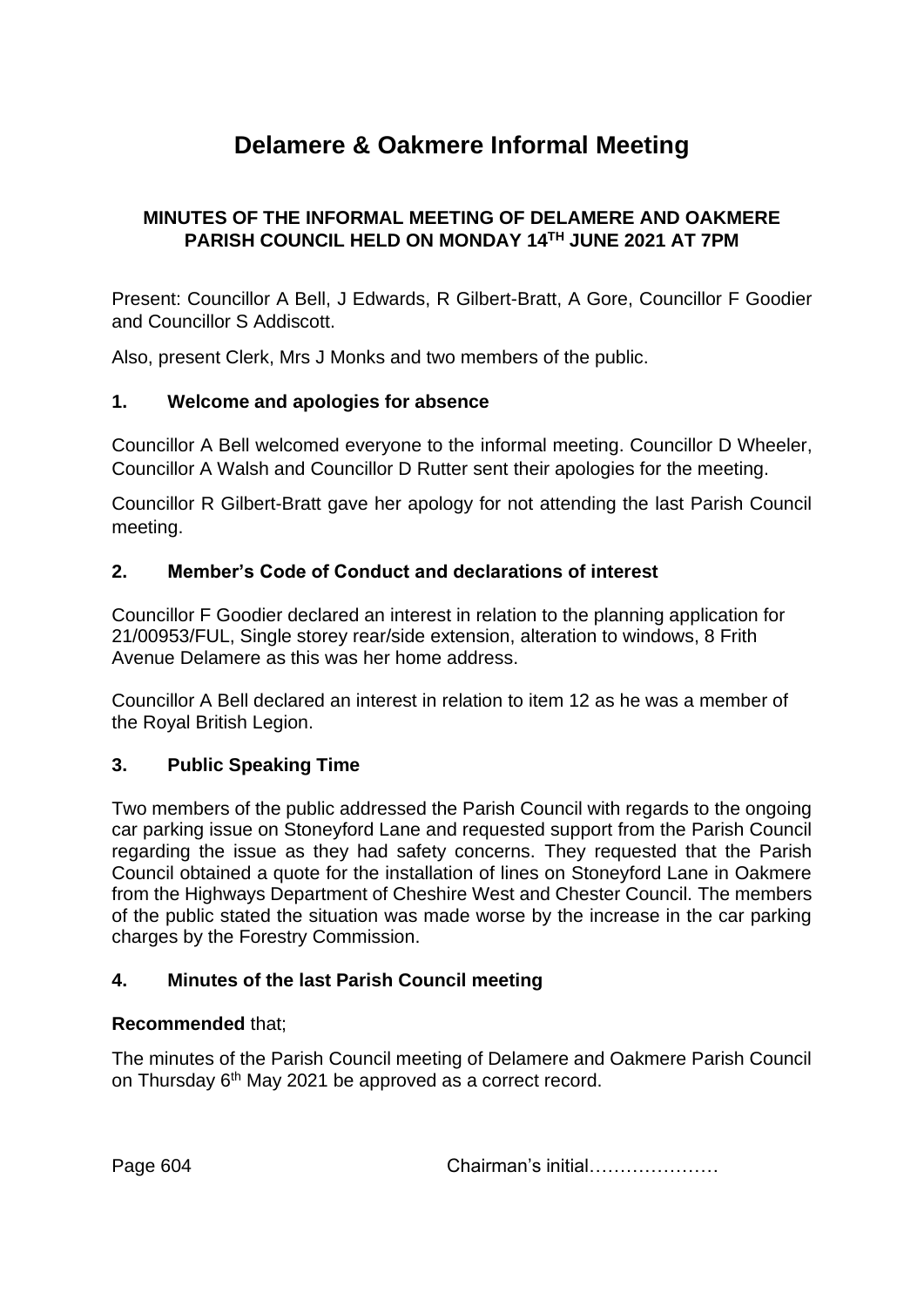# **Recommended** that;

The minutes of the Annual meeting of Delamere and Oakmere Parish Council on Thursday 6th May 2021 be approved as a correct record.

# **5. Progress Reports and Outstanding Items**

The clerk confirmed that she had contacted BT and Connecting Cheshire regarding broadband speeds in the area. They both confirmed that announcements on additional fibre broadband can be found at the following site: [https://www.openreach.com/fibre](https://www.openreach.com/fibre-broadband/fibre-first)[broadband/fibre-first](https://www.openreach.com/fibre-broadband/fibre-first)

The clerk confirmed that she had emailed Lane End Developments several times with regards to the request for funding, tidying up the roundabout and the 20mph speed limit for the development. Councillor F Goodier provided some additional contacts, and the clerk will chase up a response.

# **6. Correspondence**

The clerk received a resignation letter dated 16<sup>th</sup> May from Councillor S Ralph stating that she was resigning from the Parish Council. The clerk has notified the Elections Department of Cheshire West and Chester Council of this vacancy. There are now three vacant seats on the Oakmere Ward. The clerk was asked to contact the editor of the newsletter so the vacant seats could be advertised in the next edition.

# **7. Planning**

The planning applications that had been received up to 14<sup>th</sup> June 2021 were considered.

# **Recommended** that;

- (a) No objections were made to 21/01711/FUL, Temporary key workers dwelling in association with the calf rearing operations, Primrose View Chester Road Delamere.
- (b) No comment to be made to 21/02013/FUL, Change of Use of land to a Gypsy and Traveller pitch including replacement building to be used as a dwelling and retrospective application for gateway entrance and engineering works of concrete slab for touring caravan. Land Off Norley Lane Crowton.
- (c) 21/02059/FUL, Machinery and implements store, The Old Pale Stoney Lane Delamere. The clerk was asked to query the D2 use of this site.
- (d) No objections were made to 21/00953/FUL, Single storey rear/side extension, alteration to windows, 8 Frith Avenue Delamere.

Page 605 **Chairman's initial………………**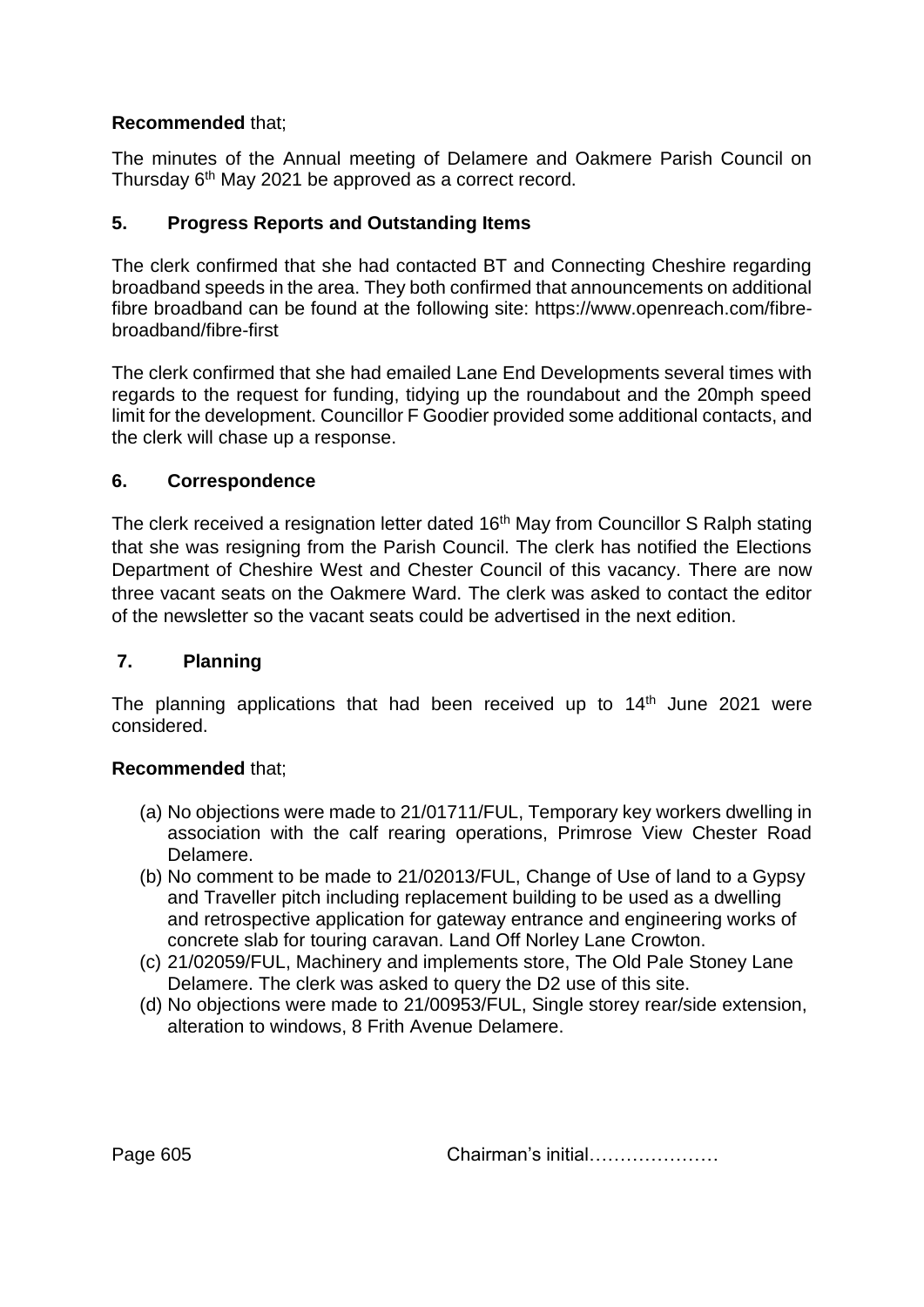## **8. Finance**

The clerk reported that the current bank balances were as follows and bank statements showing these amounts were presented and signed by the Chairman.

Bank account balance is £26,157.21 as at 31<sup>st</sup> May 2021.

No unpaid cheques Income is £55.00 Poppy donations.

Earmarked funds as follows; £2,000 for Frith Avenue project, resolved to spend in November 2019 minutes. £1,500 for speed limit reduction for Chester Road Delamere, resolved to spend in March 2021 minutes.

## **Recommended** that;

the following payments be authorised;

| Method of<br>payment               | Payee                                    | Particulars of payment                             | Amount  |
|------------------------------------|------------------------------------------|----------------------------------------------------|---------|
| Standing<br>Order 21 <sup>st</sup> | <b>Clerk</b>                             | Salary for June                                    | £386.96 |
| Standing<br>Order 21 <sup>st</sup> | <b>Cheshire Pension Fund</b>             | Employers &<br>employees'<br>contribution for June | £143.86 |
| 001127                             | <b>Clerk</b>                             | <b>Expenses for June</b>                           | £32.30  |
| 001128                             | The Royal British Legion<br>Poppy Appeal | <b>Payment for Poppies</b>                         | £155.00 |
| 001129                             | <b>Clerk</b>                             | <b>Batteries for Defib</b>                         | £23.49  |
| 001130                             | <b>HMRC</b>                              | Quarterly payment                                  | £290.20 |

#### **9. Go Ape**

The clerk had received an email dated 10<sup>th</sup> May 2021 from Go Ape regarding the Bridleway.

#### **Recommended** that;

The clerk should submit a complaint to the Planning Enforcement Department of Cheshire West and Chester Council regarding this matter.

Page 606 **Chairman's initial…………………**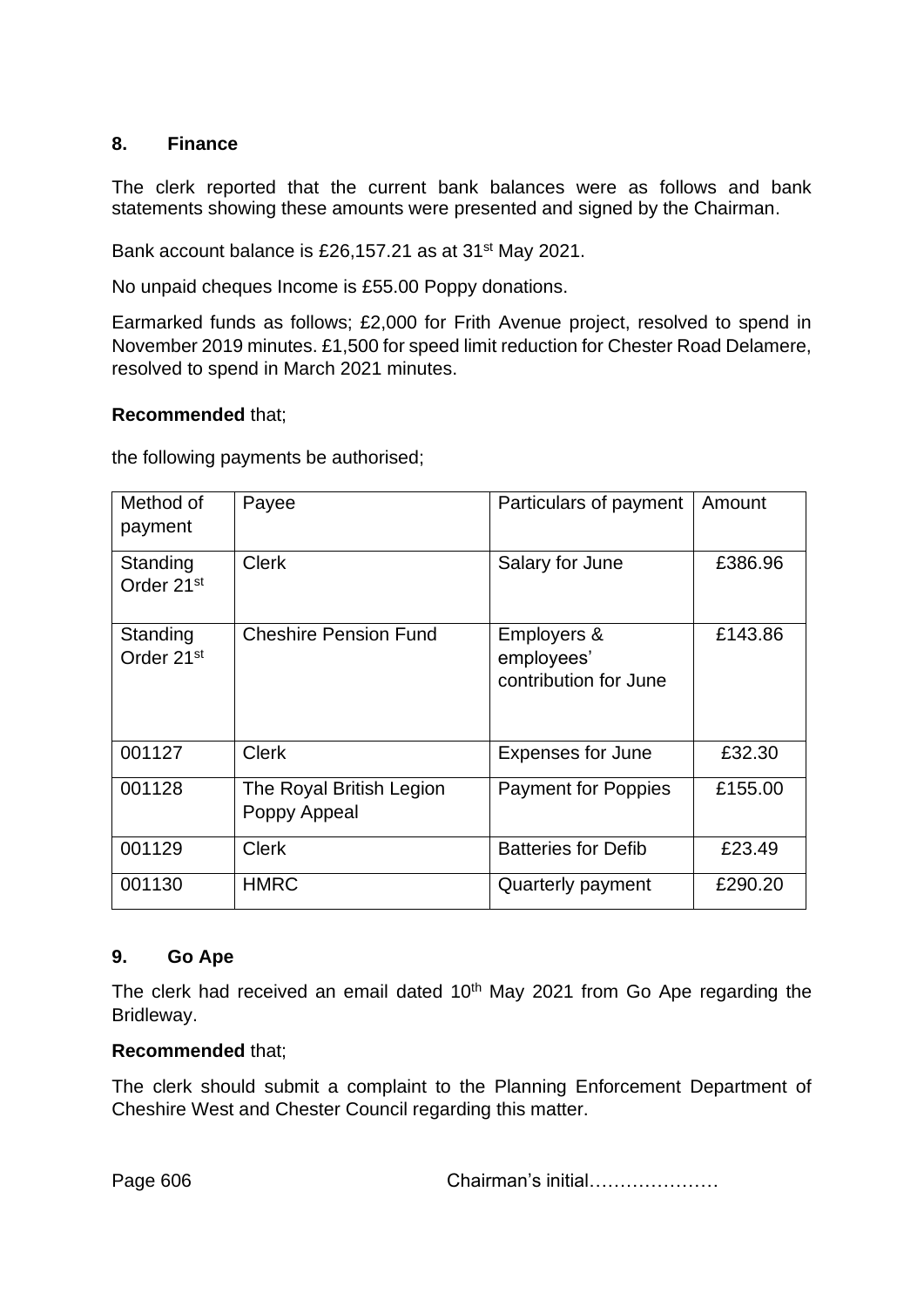# **10. Stoneyford Lane Car Parking issues**

The members of the public will provide a map of the proposed installation of lines to the clerk. Upon receipt the clerk was requested to ask the Highways Department of Cheshire West and Chester Council for a quote for the installation of yellow lines and for a white line down the centre of the road.

The clerk was asked to contact the Highways Department once the quotes had been received to request an onsite face to face meeting to discuss with residents and representatives from the Parish Council.

The clerk will also ask for the PCSO to routinely visit in order to highlight this as an area of concern.

# **11. Pale Heights Information Boards**

The clerk confirmed that United Utilities had cleared the site but had not responded to the request for funding. The clerk was asked to contact the member of public asking for him to obtain two more quotes for the signs. The clerk was asked to look into possible funding from English Heritage.

## **12. Poppy Donation for Royal British Legion**

The clerk confirmed that she had ordered 31 Poppies, 20 from the Parish Council at the cost of £5.00 each and then 11 from members of the public at £5.00 each. Total Cost £155.00

The Community Fundraiser when she confirmed the order stated that the min donation was £3.00 per poppy which comes to £93.00.

#### **Recommended** that;

The Parish Council would donate the previously agreed £155.00.

The 31 Poppies were purchased at the cost of £5.00 each. 20 were purchased by the Parish Council and 11 were purchased from members of the public (payment has been received for these) as such the total cost of the poppies is £155.00.

The clerk was asked to send a thank you letter to the residents who had installed the poppies on the lamp posts.

# **13. Delamere Forest and Forestry England - Forest Live Licence Application**

The clerk has received an invite from Forestry England on 1<sup>st</sup> June inviting two representatives from the Parish Council to attend a celebration of the new Delamere Forest centre on 29th June 2021. Councillor D Rutter and Councillor J Edwards will attend and represent the Parish Council.

The clerk has received an email dated 1<sup>st</sup> June 2021 from the Event Manager at Forestry England regarding the Forest Live Licence application requesting that the Parish Council withdraw its objections.

Page 607 Chairman's initial…………………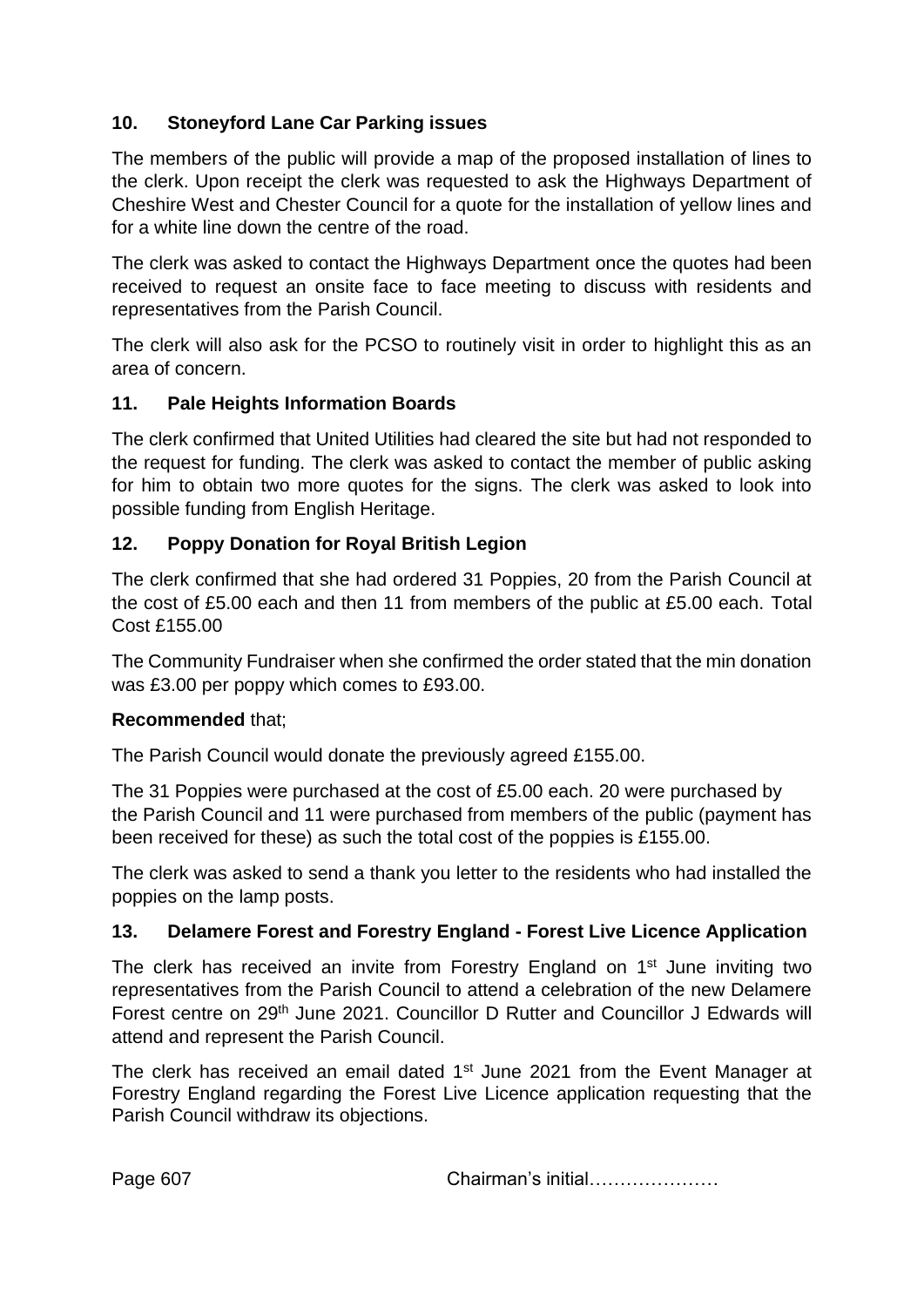# **Recommended** that;

The clerk was asked to withdraw the Parish Council's objections following the amendments to the licence application.

# **14. Little Wood/Bowyers Waste**

The clerk had contacted Cheshire West and Chester Council regarding this matter but had received no response. The clerk was requested to contact the Ward Councillors to see if they could assist with this matter.

Concern was raised regarding safety in Little Wood and the clerk was asked to contact the Greenspace Team to arrange a site meeting to discuss safety concerns.

# **15. Defibrillator Batteries at the Community Centre**

The clerk had been informed by Tarporley and Tattenhall Responders on behalf of North West Ambulance that the batteries for the defibrillator at Delamere Community centre needed to be replaced. Following confirmation by email from the Chair and Vice-Chair the clerk had purchased ten replacement batteries at the cost of £23.49.

## **Recommended** that;

The clerk is repaid £23.49 for the cost of the replacement batteries for the defibrillator at Delamere Community Centre.

# **16 Unadopted road at Bowyers Waste**

A member of the public had contacted the Parish Council with regards to his proposal to resurfacing the unadopted road at Bowyers Waste. There were no objections from any Parish Councillor and the clerk had informed the member of the public to let residents know of the proposal beforehand.

# **17 Update from Cheshire West and Chester Councillors**

No Cheshire West and Chester Ward Councillors were present. Councillor A Bell reported that Cheshire West and Chester Ward Councillor J Leather was now deputy mayor, and the clerk was asked to contact him with the Parish Council's congratulations.

# **18 Councillor's report and future agenda items**

The format of meetings was discussed, and it was agreed to hold the July's meeting as an informal meeting via zoom and then look to recommence face to face meetings from September.

Councillor A Gore asked if the clerk could look into obtaining quotes for the metal Oakmere sign on Abbey Lane in Oakmere as it was damaged.

Page 608 Chairman's initial………………